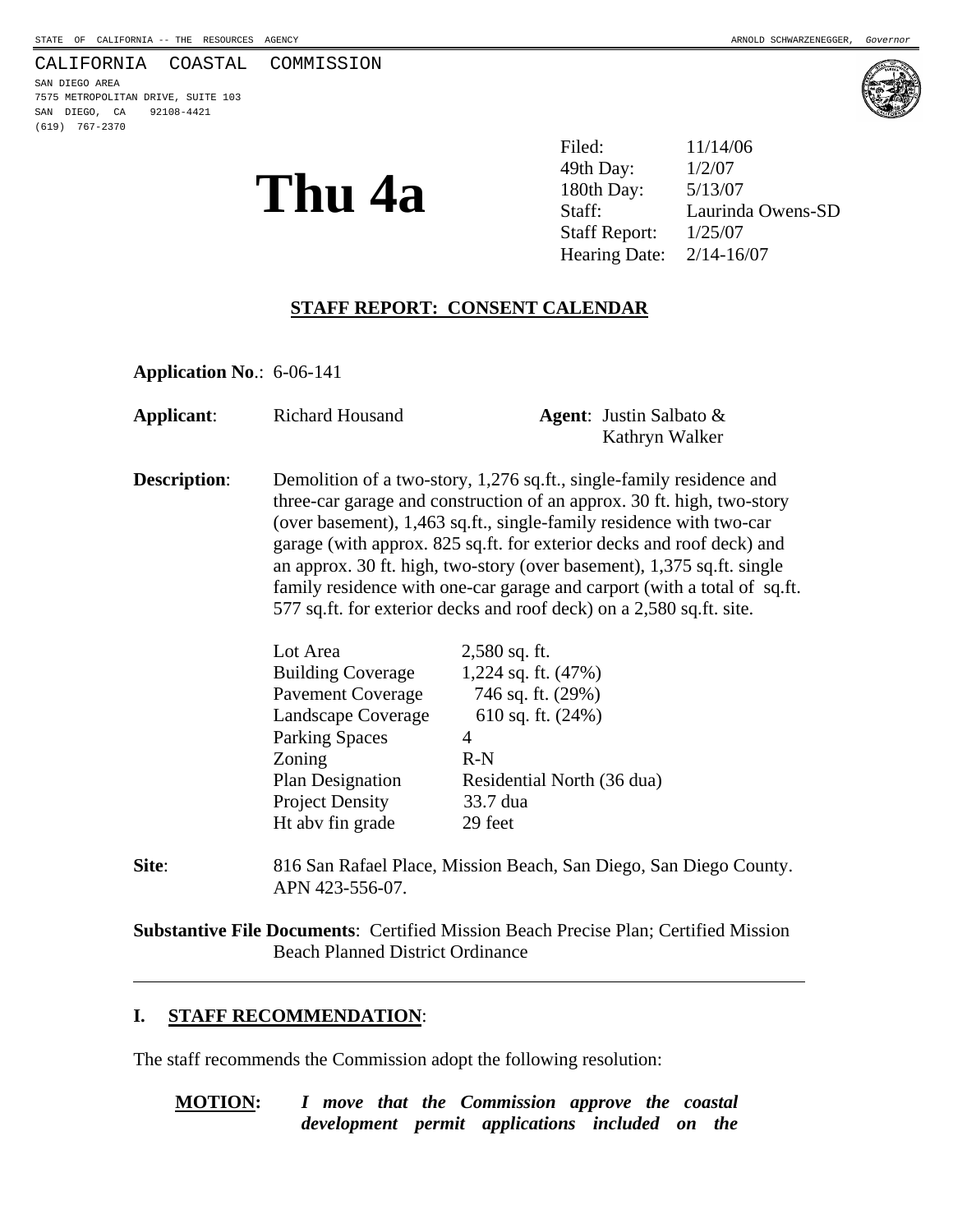#### *consent calendar in accordance with the staff recommendations.*

#### **STAFF RECOMMENDATION TO ADOPT CONSENT CALENDAR:**

Staff recommends a **YES** vote. Passage of this motion will result in approval of all the permits included on the consent calendar. The motion passes only by affirmative vote of a majority of the Commissioners present.

## **II. Standard Conditions**.

See attached page.

## **III. Special Conditions**.

The permit is subject to the following conditions:

 **1. Final Landscape/Yard Area Fence Plans. PRIOR TO THE ISSUANCE OF THE COASTAL DEVELOPMENT PERMIT**, the applicant shall submit to the Executive Director for review and written approval, final landscaping and fence plans approved by the City of San Diego. The plans shall be in substantial conformance with the landscape plans as submitted by Masterworks Construction Company dated 11/6/06 and shall include the following:

- a. A view corridor a minimum of 10 ft. wide shall be preserved in the south yard area adjacent to San Rafael Place. All proposed landscaping in this yard area shall be maintained at a height of three feet or lower (including raised planters) to preserve views from the street toward Mission Bay. A maximum of two (2) tall trees with thin trunks are permitted, provided they are located close to the building and they do not block views toward the bay.
- b. All landscaping shall be (1) drought-tolerant and native or (2) non-invasive plant species. All landscape materials within the identified view corridors shall be species with a growth potential not expected to exceed three feet at maturity, except for authorized trees. No plant species listed as problematic and/or invasive by the California Native Plant Society, the California Invasive Pest Plant Council, or as may be identified from time to time by the State of California shall be employed or allowed to naturalize or persist on the site. No plant species listed as 'noxious weed' by the State of California or the U.S. Federal Government shall be utilized within the property.
- c. Any fencing in the south side yard setback area shall permit public views and have at least 75 percent of its surface area open to light.
- d. A written commitment by the applicant that five years from the date of the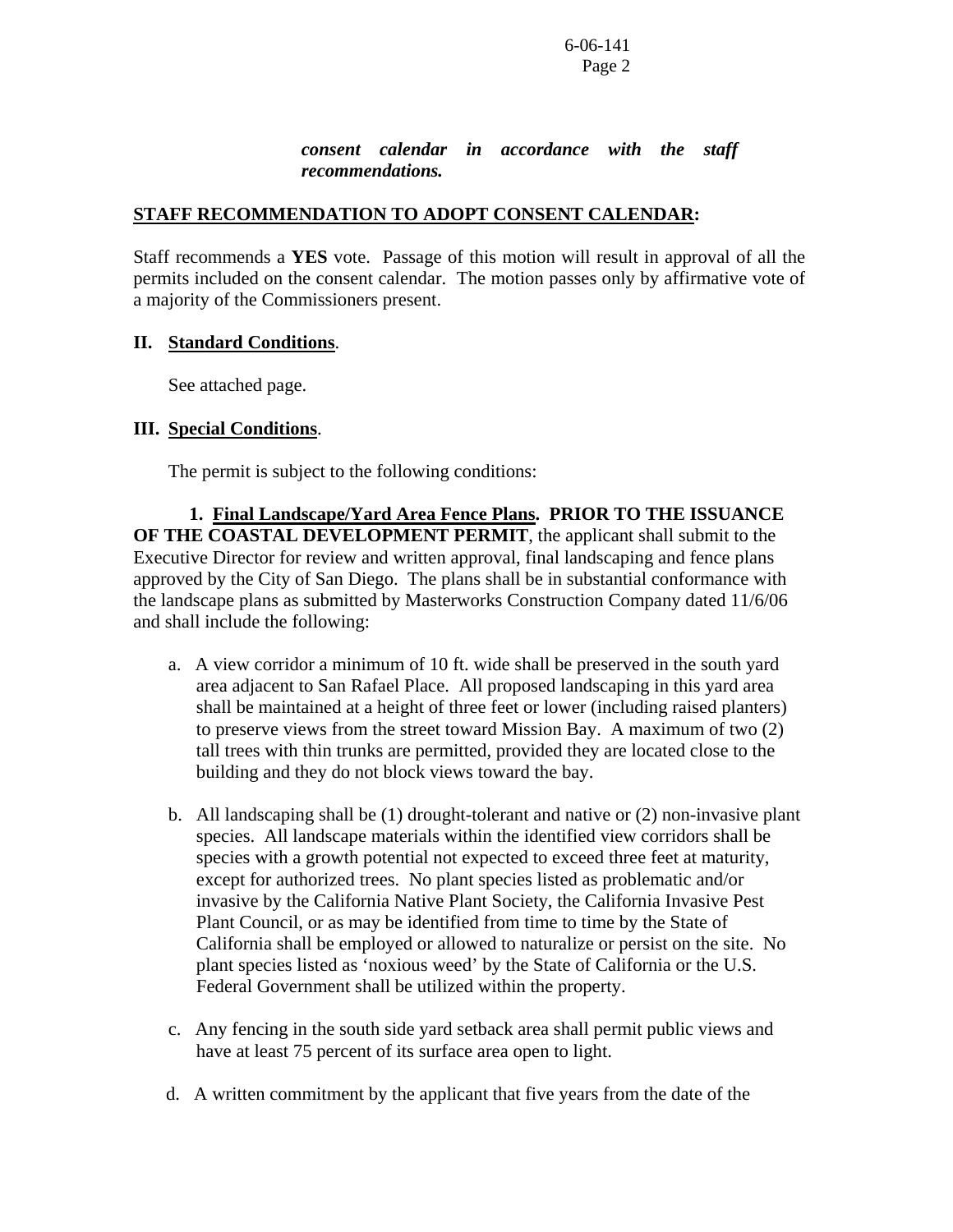issuance of the coastal development permit for the residential structure, the applicant will submit for the review and written approval of the Executive Director, a landscape monitoring report, prepared by a licensed Landscape Architect or qualified Resource Specialist, that certifies whether the on-site landscaping is in conformance with the landscape plan approved pursuant to this Special Condition. The monitoring report shall include photographic documentation of plant species and plant coverage.

 If the landscape monitoring report indicates the landscaping is not in conformance with or has failed to meet the performance standards specified in the landscaping plan approved pursuant to this permit, the applicant, or successors in interest, shall submit a revised or supplemental landscape plan for the review and written approval of the Executive Director. The revised landscaping plan must be prepared by a licensed Landscape Architect or Resource Specialist and shall specify measures to remediate those portions of the original plan that have failed or are not in conformance with the original approved plan.

The permittee shall undertake the development in accordance with the approved landscape plans. Any proposed changes to the approved plans shall be reported to the Executive Director. No changes to the plans shall occur without a Commission-approved amendment to the permit unless the Executive Director determines that no such amendment is legally required.

 **2. Timing of Construction.** No construction shall take place for the project between Memorial Day weekend and Labor Day of any year. Access corridors and staging areas shall be located in a manner that has the least impact on public access via the maintenance of existing public parking areas and traffic flow on coastal access routes (no street closures or use of public parking as staging areas).

# **3. Final Plans**. **PRIOR TO ISSUANCE OF THE COASTAL**

**DEVELOPMENT PERMIT AMENDMENT**, the applicant shall submit final plans for the construction of the two units. Said plans shall first be reviewed and approved in writing by the City of San Diego. Said plans shall also be in substantial conformance with the plans submitted by Masterworks Construction Company dated 11/6/06 with this application and shall be subject to the review and written approval of the Executive Director.

The permittee shall undertake the development in accordance with the approved plans. Any proposed changes to the approved plans shall be reported to the Executive Director. No changes to the plans shall occur without a Coastal Commission approved amendment to this coastal development permit amendment unless the Executive Director determines that no additional amendment is legally required.

 **4. Deed Restriction. PRIOR TO ISSUANCE OF THE COASTAL DEVELOPMENT PERMIT**, the applicant shall submit to the Executive Director for review and approval documentation demonstrating that the applicant has executed and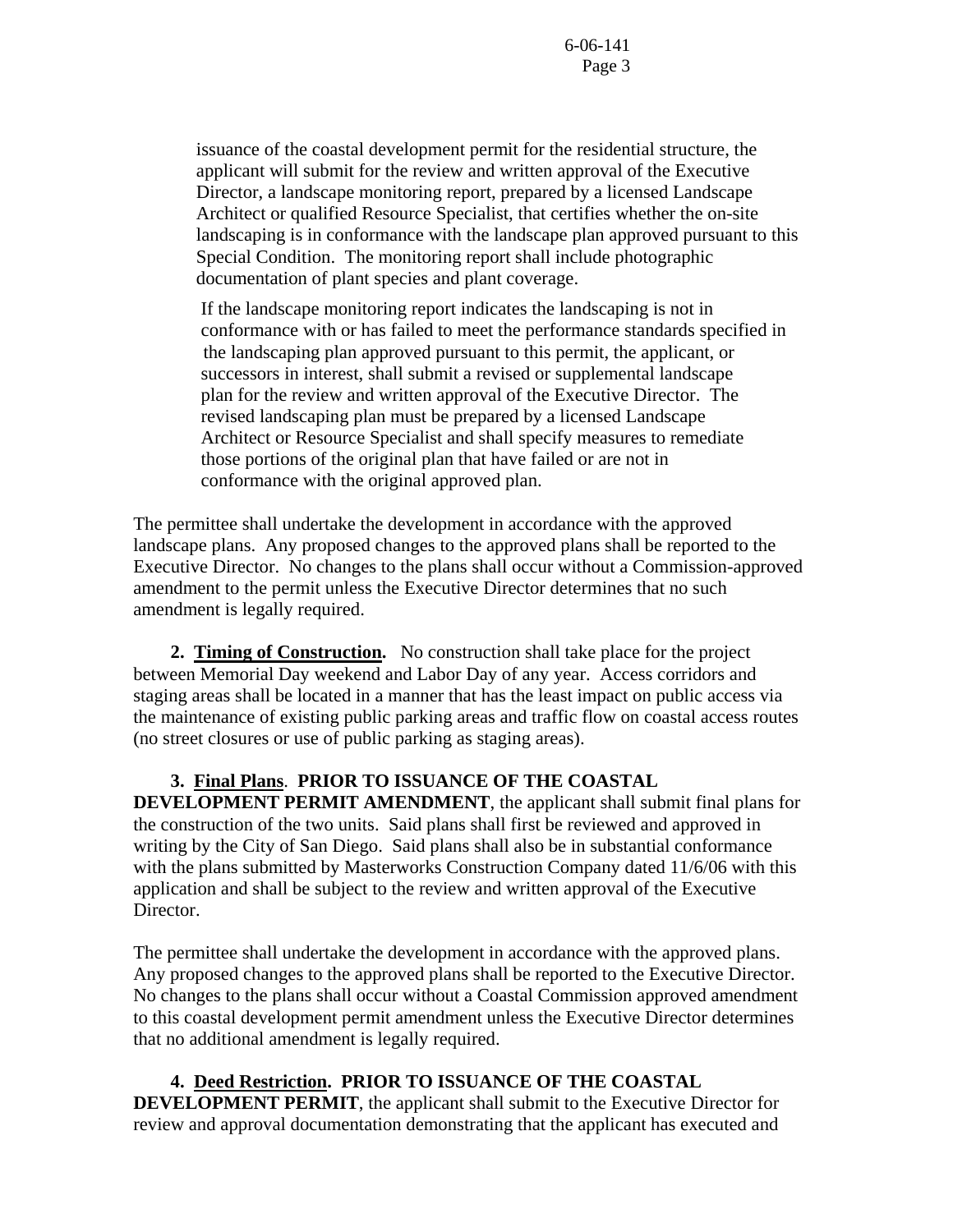recorded against the parcel(s) governed by this permit a deed restriction, in a form and content acceptable to the Executive Director: (1) indicating that, pursuant to this permit, the California Coastal Commission has authorized development on the subject property, subject to terms and conditions that restrict the use and enjoyment of that property; and (2) imposing the Special Conditions of this permit as covenants, conditions and restrictions on the use and enjoyment of the Property. The deed restriction shall include a legal description of the entire parcel or parcels governed by this permit. The deed restriction shall also indicate that, in the event of an extinguishment or termination of the deed restriction for any reason, the terms and conditions of this permit shall continue to restrict the use and enjoyment of the subject property so long as either this permit or the development it authorizes, or any part, modification, or amendment thereof, remains in existence on or with respect to the subject property.

#### **IV. Findings and Declarations.**

The Commission finds and declares as follows:

**1. Detailed Project Description/History**. The proposed project involves the demolition of a two-story, 1,276 sq.ft., single-family residence and three-car garage and construction of an approx. 30 ft. high, two-story (over basement), 1,463 sq.ft., singlefamily residence with two-car garage and an approx. 30 ft. high, two-story (over basement), 1,375 sq.ft. single family residence with one-car garage and carport on a 2,580 sq.ft. site. Also proposed is a total of approximately 1,402 sq.ft. for exterior decks and roof decks (total for both residences). The subject site consists of two contiguous lots totaling 2,580 sq.ft. The four proposed on-site parking spaces are adequate to serve the proposed development. The subject site is located on the north side of San Rafael Place immediately adjacent to, and west of, Bayside Lane in the community of Mission Beach in the City of San Diego.

The subject is bisected by both the Coastal Commission's permit jurisdiction and the City of San Diego's permit jurisdiction. New legislation went into effect on January 1, 2007. *See* Pub. Resources Code § 30601.3 (effective Jan. 1, 2007) (Cal. Stats. 2006, c. 294 (S.B. 1843), § 8). The legislation provides that in cases where proposed development is bisected by the coastal development permit jurisdiction boundary line, an applicant *may, if all parties are in agreement* (i.e., the City of San Diego, the Coastal Commission, the property owner), apply for a consolidated coastal development permit from the Coastal Commission without needing to obtain a coastal development permit from the local government. The City has submitted a letter to the Coastal Commission stating that they have reviewed the location of the project and determined that it is split jurisdiction and request that the Coastal Commission process the coastal development permit (CDP) application for the entire site.In addition, the applicant has also submitted a letter agreeing to allow the Coastal Commission to process the CDP for the entire site. Thus, the subject permit application is for both portions of the site that are in the City's *and*  Coastal Commission's permit jurisdiction. The Chapter Three policies of the Coastal Act are the standard of review, with the City's certified Local Coastal Program used for guidance.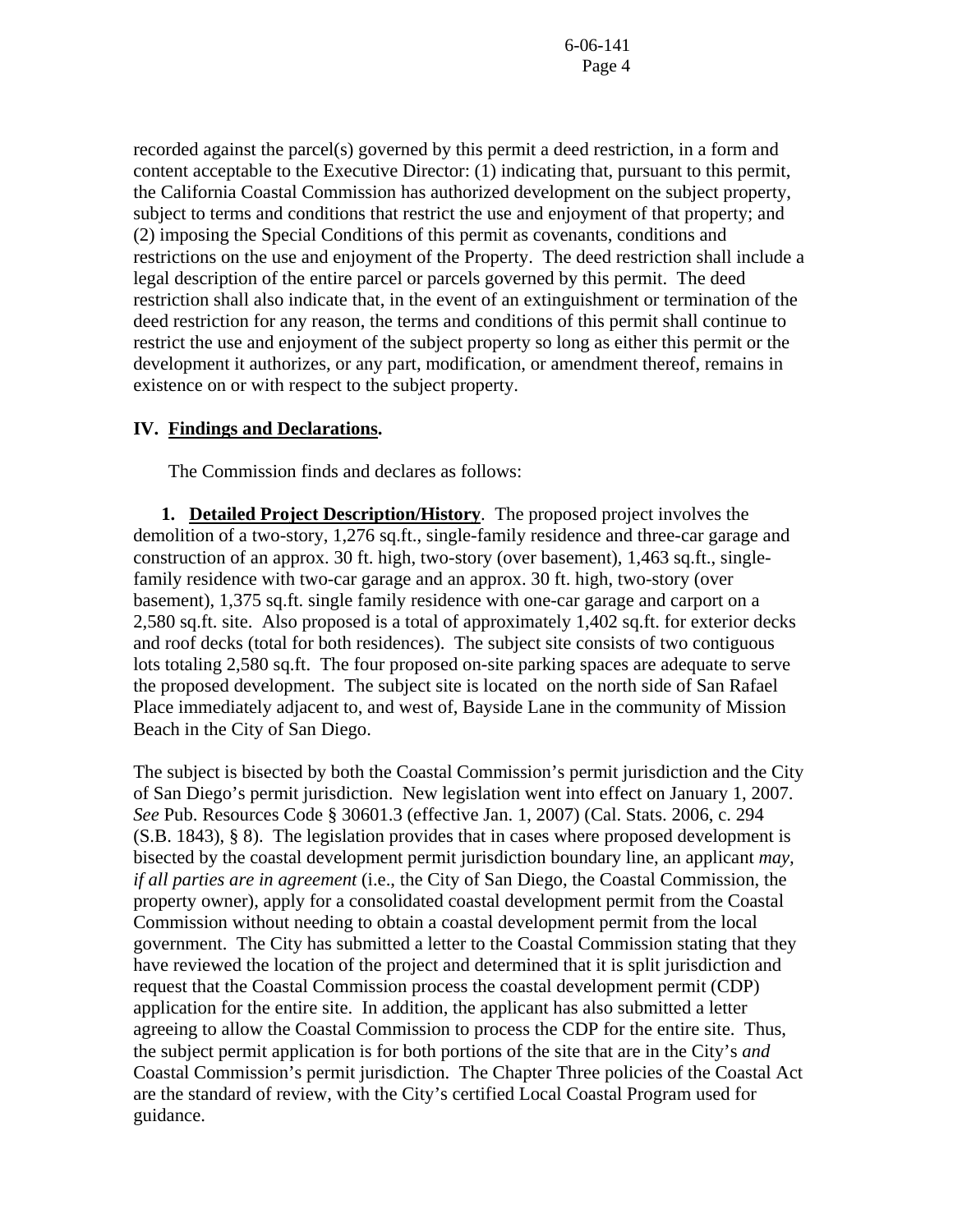Mission Beach is a small peninsula-shaped sliver of land located on filled tidelands in Mission Bay Park. It is bordered by the Pacific Ocean to the west and Mission Bay Park to the east (ref. Exhibit No. 1). In the Mission Beach community, the public rights-ofway of the various courts and places, which are generally east/west running streets, comprise the community's public view corridors. In addition, the public boardwalk (Bayside Walk, in this particular case), runs in a north/south direction adjacent to the bay in this residential community and serves not only as highly popular public accessway, but also serves as view corridor along the shoreline. Although there is one lot located between the subject site and Mission Bay, when this lots is redeveloped in the future, it will need to observe all of the required building setbacks. As such, this will open up public views looking east adjacent to San Rafael Place, which is located immediately south of the site. Thus, there is the potential for the subject development to impact views to and along the shoreline.

The Commission typically reviews projects in this area to assure that any new proposed development does not encroach into the side yard setback areas which could impede public views toward the ocean or bay. In this particular case, the proposed development will observe all required setbacks for the south side yard and public views to the bay will not be impacted as a result of the proposed structure. However, there is the potential for proposed landscaping in the south side yard adjacent to the street/court to impede public views (as seen from San Rafael Place while looking east) to the bay (both initially and over time, as plant materials/trees mature). As such, Special Condition #1 requires that the applicant submit final landscape plans that require that all proposed landscaping and hardscaping consist of only low level materials that do not impede views to the bay. The condition also allows for a maximum of two (2) tall trees with thin trunks such as palm trees, provided they are placed close to the building and they do not block public views toward the bay. In addition, the condition also specifies that landscape materials in the identified view corridor shall be a species that does not grow above three feet at maturity, with the exception of authorized trees.

In order to address potential concerns with regard to construction activities on public access on this oceanfront property, the project has also been conditioned such that no work shall occur between Memorial Day weekend and Labor Day of any year. In addition, Special Condition No. 3 is required to assure that final plans approved by the City of San Diego have been stamped and approved prior to issuance of the coastal development permit. In so doing, the City will review and check the proposed development to assure consistency with the Mission Beach PDO.

**B. Community Character /Visual Quality.** The development is located within an existing developed area and will be compatible with the character and scale of the surrounding area and will not impact public views. Therefore, the Commission finds that the development, as conditioned, conforms to Section 30251 of the Coastal Act.

**C. Public Access/Parking**. As conditioned, the proposed development will not have an adverse impact on public access to the coast or to nearby recreational facilities.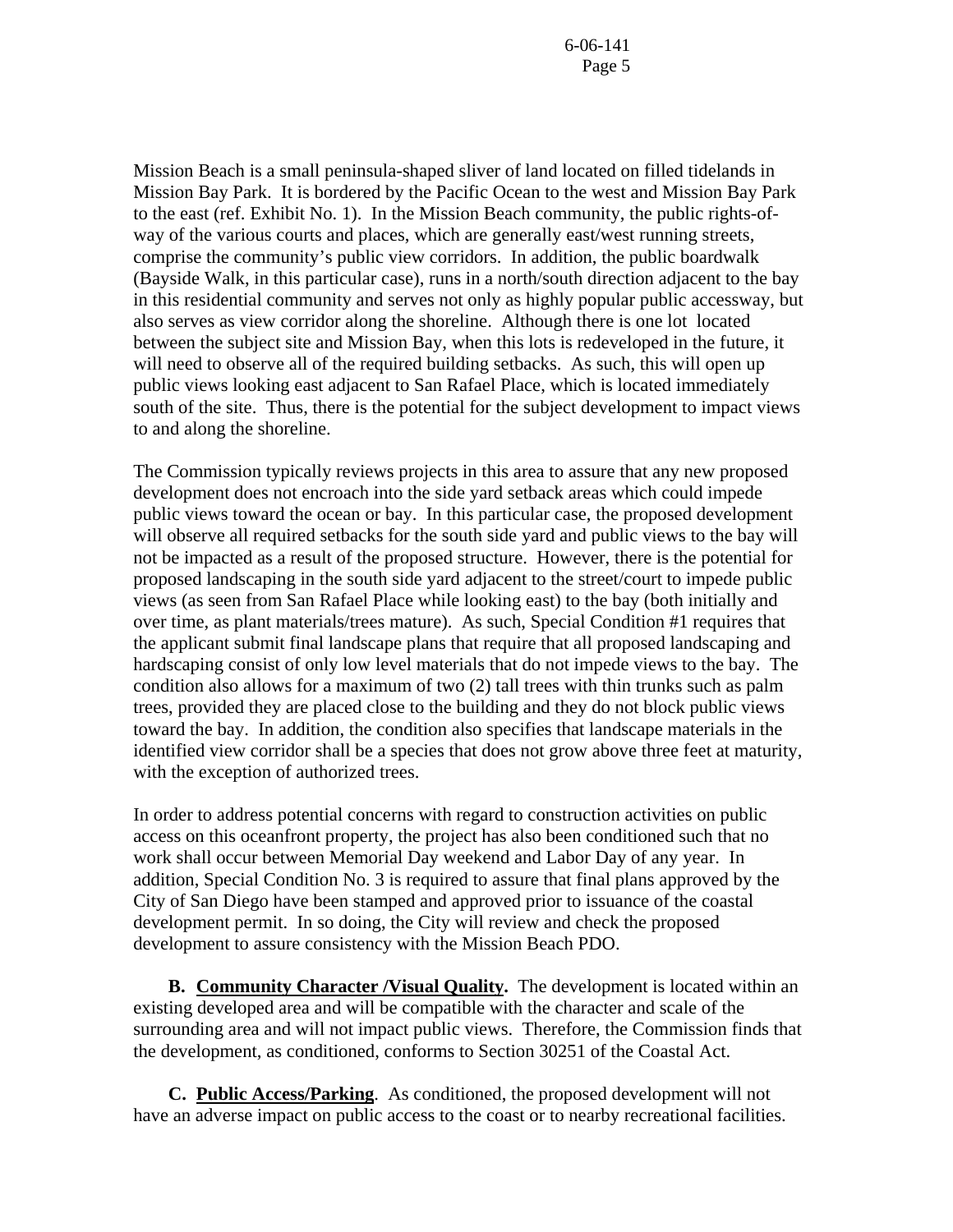As conditioned, the proposed development conforms to Sections 30210 through 30214, Sections 30220 through 30224, Section 30252 and Section 30604(c) of the Coastal Act.

**D. Local Coastal Planning**. The subject site is located in both in an area of original jurisdiction, where the Commission retains permanent permit authority and in an area where the City of San Diego has permit authority. The subject coastal development permit application is being processed pursuant to Pub. Resources Code § 30601.3 (effective Jan. 1, 2007) (Cal. Stats. 2006, c. 294 (S.B. 1843), § 8), which provides that in cases where proposed development is bisected by the coastal development permit jurisdiction boundary line, an applicant *may, if all parties are in agreement* (i.e., the City of San Diego, the Coastal Commission, the property owner), apply for a consolidated coastal development permit from the Coastal Commission without needing to obtain a coastal development permit from the local government. As such, the Chapter 3 of the Coastal Act remains the legal standard of review, with the City's certified Local Coastal Program used for guidance. As conditioned, the proposed development is consistent with Chapter 3 of the Coastal Act. Approval of the project, as conditioned, will not prejudice the ability of the City of San Diego to continue to implement its certified LCP for the Mission Beach community.

 **E. California Environmental Quality Act**. As conditioned, there are no feasible alternatives or feasible mitigation measures available which would substantially lessen any significant adverse effect which the activity may have on the environment. Therefore, the Commission finds that the proposed project, as conditioned to mitigate the identified impacts, is the least environmentally damaging feasible alternative and is consistent with the requirements of the Coastal Act to conform to CEQA.

# **STANDARD CONDITIONS:**

- 1. Notice of Receipt and Acknowledgment. The permit is not valid and development shall not commence until a copy of the permit, signed by the permittee or authorized agent, acknowledging receipt of the permit and acceptance of the terms and conditions, is returned to the Commission office.
- 2. Expiration. If development has not commenced, the permit will expire two years from the date on which the Commission voted on the application. Development shall be pursued in a diligent manner and completed in a reasonable period of time. Application for extension of the permit must be made prior to the expiration date.
- 3. Interpretation. Any questions of intent or interpretation of any condition will be resolved by the Executive Director or the Commission.
- 4. Assignment. The permit may be assigned to any qualified person, provided assignee files with the Commission an affidavit accepting all terms and conditions of the permit.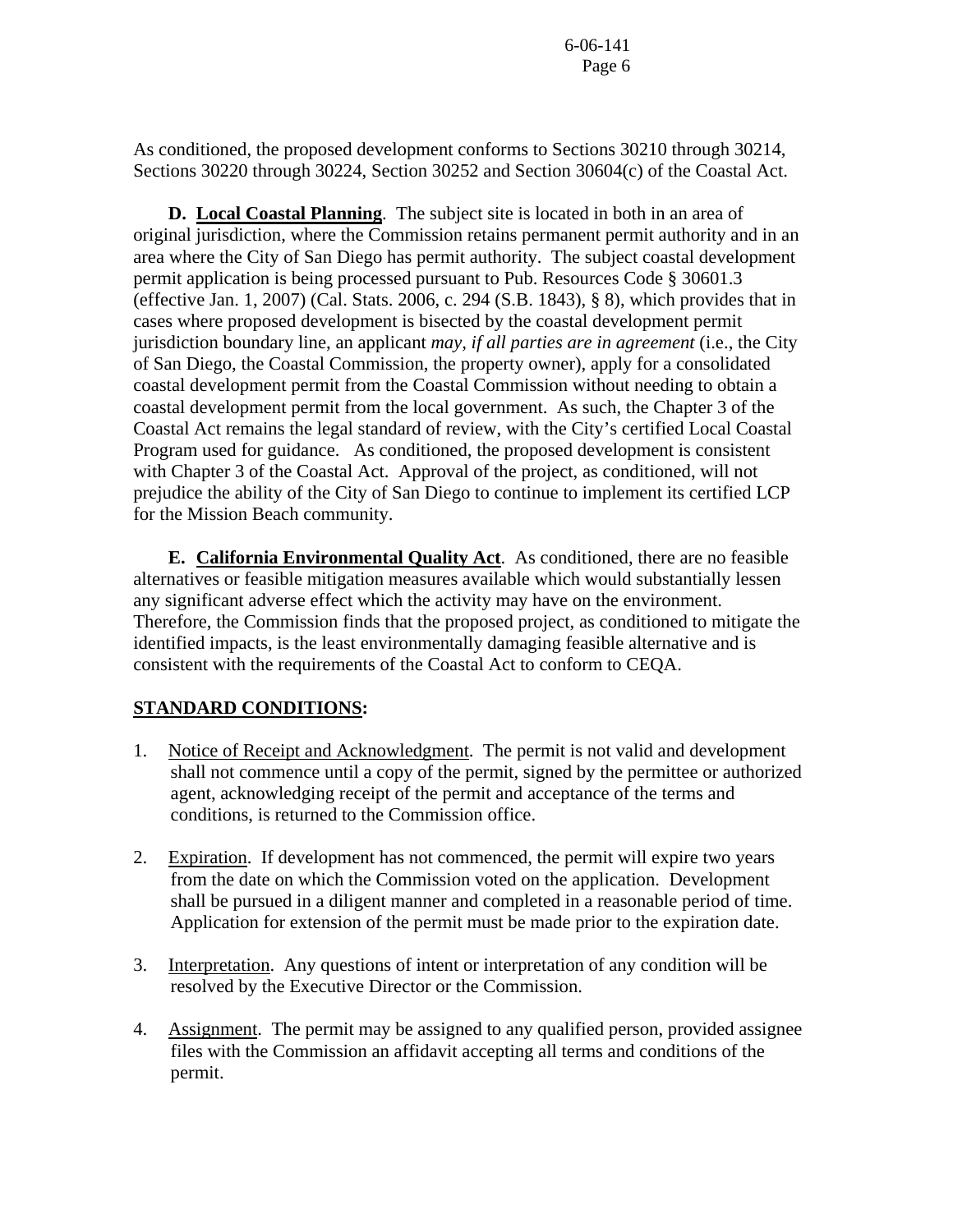5. Terms and Conditions Run with the Land. These terms and conditions shall be perpetual, and it is the intention of the Commission and the permittee to bind all future owners and possessors of the subject property to the terms and conditions.

(G:\San Diego\Reports\2006\6-06-141 Housand stfrpt.doc)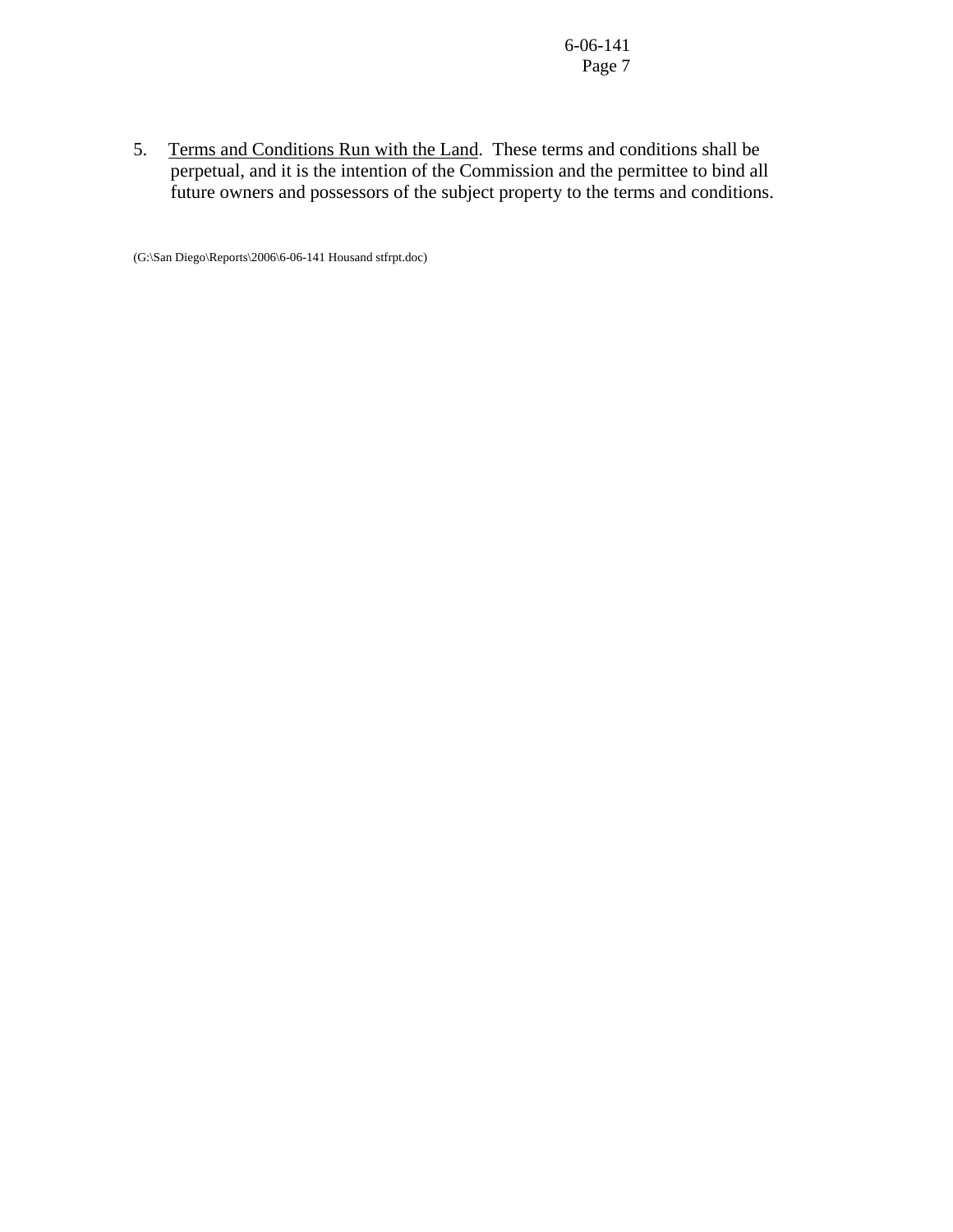